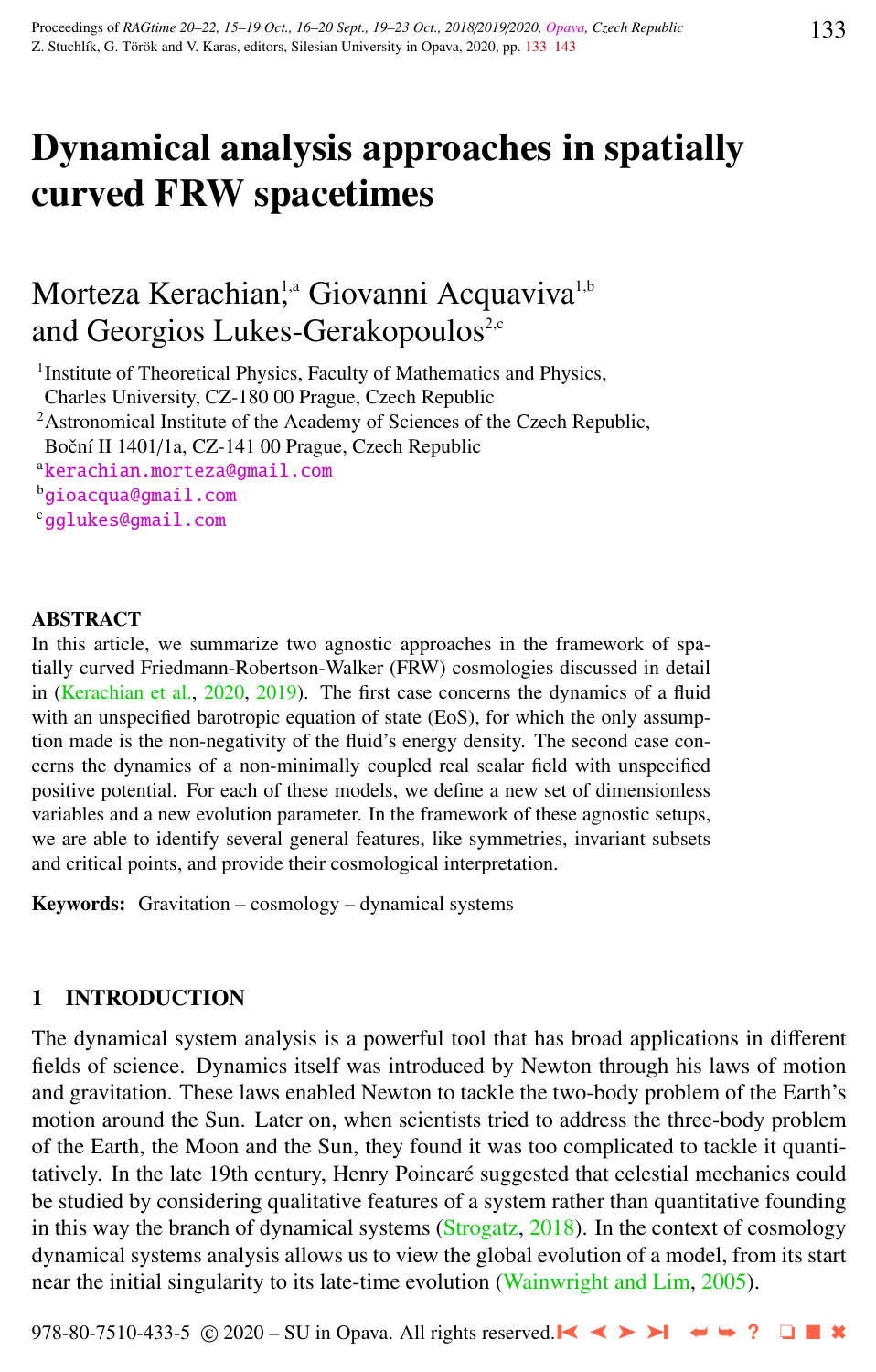# <span id="page-1-0"></span>134 *M. Kerachian, G. Acquaviva, G. Lukes-Gerakopoulos*

The observations indicate that the universe is homogeneous and isotropic [\(Aghanim](#page-9-0) [et al.,](#page-9-0) [2018\)](#page-9-0), which makes the Friedmann-Robertson-Walker (FRW) spacetime the relevant metric to model its evolution. Even if the universe appears to be spatially flat, considering a non-zero spatial curvature is still observationally viable and might help in alleviating some cosmological tensions [\(Ryan et al.,](#page-10-0) [2019;](#page-10-0) [Di Valentino et al.,](#page-9-0) [2020\)](#page-9-0). Therefore, in our work we used spatially curved FRW metrics.

According to [Planck Collaboration et al.](#page-9-0) [\(2020\)](#page-9-0), the total energy density of the universe consist of ~ 68.5% dark energy, ~ 26.5% cold dark matter, and ~ 5% baryonic matter. There are three main approaches in order to understand the physics behind the dominant substance of the universe, i.e. the dark energy: the constant vacuum energy or cosmological constant, non-constant vacuum energy or scalar fields, and modified gravities. The cosmological constant scenario, expressed by the ΛCDM model, is considered as the standard model for describing dark energy, but since it suffers from several issues [\(Carroll,](#page-9-0) [2001;](#page-9-0) [Bahamonde et al.,](#page-9-0) [2018\)](#page-9-0) there are plenty of models that compete with it. In this work, we explore the dynamics of two such models in a rather general framework.

The first type of models we analyse concerns the dynamics of barotropic fluids with  $\epsilon \ge 0$  in spatially curved FRW without specifying the EoS [\(Kerachian et al.,](#page-9-0) [2020\)](#page-9-0). We allow the pressure  $P$  of the fluid to attain negative values in order to be able to describe cosmological models with accelerated expansion. In these models the speed of sound of the fluid is not necessarily less than the speed of light, which implies exotic EoS.

The second type of models we analyse concerns a curved FRW geometry non-minimally coupled to a scalar field with generic positive potential [\(Kerachian et al.,](#page-9-0) [2019\)](#page-9-0). A similar analysis has been performed by [Hrycyna and Szydłowski](#page-9-0) [\(2010\)](#page-9-0) in the presence of matter for flat FRW. Our formulation allows for several improvements in the aforementioned analysis by considering a generic spatially curved FRW model and a more general scalar field potential.

#### 2 THE DYNAMICAL SYSTEM FOR BAROTROPIC FLUIDS

The Friedmann and the Raychaudhuri equations for a FRW cosmology with only one fluid component are given by

$$
H^2 + \frac{k}{a^2} = \frac{\epsilon}{3}, \qquad 2\dot{H} + 3H^2 + \frac{k}{a^2} = -P,\tag{1}
$$

respectively and the continuity equation for the energy density reads

$$
\dot{\epsilon} + 3H(P + \epsilon) = 0. \tag{2}
$$

In these equations,  $\epsilon$  is the energy density, *P* is the pressure of the barotropic fluid, *k* is the spatial curvature, *a* is the scale factor,  $H = \frac{a}{a}$  is the Hubble expansion rate and  $\dot{\ }$  denotes derivative with respect to the coordinate time.

By introducing the normalization  $D^2 = H^2 + |k|/a^2$ , we are able to present well-defined<br>mensionless variables i.e. the variables which are valid for  $k > 0$  and  $k < 0$ . These new dimensionless variables, i.e. the variables which are valid for  $k > 0$  and  $k \le 0$ . These new dimensionless variables are

$$
\Omega_{\epsilon} = \frac{\epsilon}{3 D^2}, \quad \Omega_H = \frac{H}{D}, \quad \Omega_P = \frac{P}{D^2}, \quad \Omega_{\partial P} = \frac{\partial P}{\partial \epsilon}, \quad \Gamma = \frac{\partial^2 P}{\partial \epsilon^2} \epsilon. \tag{3}
$$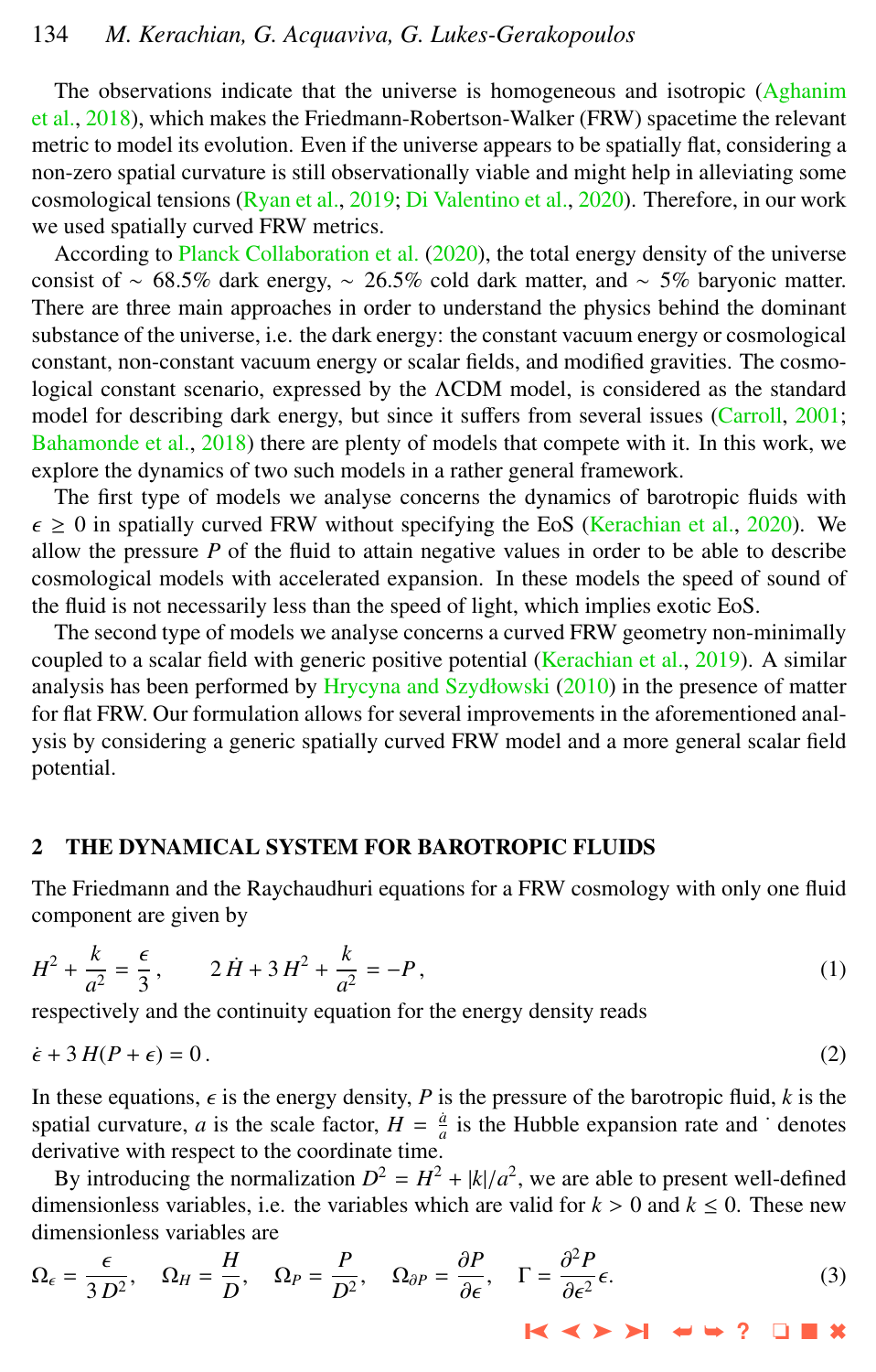<span id="page-2-0"></span>In order to investigate the evolution of the dimensionless variables. we define a new evolution parameter  $\tau$  as  $d\tau = Ddt$ . This new evolution parameter is well-defined during the whole cosmic evolution. Taking the derivative of the dimensionless variables with respect to  $\tau$  provides the autonomous system

$$
\Omega'_{\epsilon} = -\Omega_H \left[ \Omega_p + \Omega_{\epsilon} \left( 3 + 2 \left( \frac{\dot{H}}{D^2} + \Omega_H^2 - 1 \right) \right) \right],
$$
\n(4)

$$
\Omega_H' = \left(1 - \Omega_H^2\right) \left(\frac{\dot{H}}{D^2} + \Omega_H^2\right),\tag{5}
$$

$$
\Omega_P' = -\Omega_H \left[ 3\Omega_{\partial P} \left( \Omega_P + 3\Omega_{\epsilon} \right) + 2\Omega_P \left( \frac{\dot{H}}{D^2} + \Omega_H^2 - 1 \right) \right],\tag{6}
$$

$$
\Omega'_{\partial P} = -\Omega_H \left(\frac{\Omega_P}{\Omega_\epsilon} + 3\right) \Gamma \,. \tag{7}
$$

*2.0.0.1 Positive curvature:* For positive curvature *<sup>k</sup>* > 0, in terms of the new variables the Friedmann and Raychaudhuri equations [\(1\)](#page-1-0) become respectively

$$
\Omega_{\epsilon} = 1, \qquad \frac{\dot{H}}{D^2} = -\frac{1}{2} \left( \Omega_P + 1 \right) - \Omega_H^2. \tag{8}
$$

*2.0.0.2 Non-positive curvature:* For the non-positive spatial curvature  $k \le 0$ , in terms of the new variables the Friedmann and Raychaudhuri equations [\(1\)](#page-1-0) become respectively

$$
\Omega_{\epsilon} = 2\,\Omega_H^2 - 1, \qquad \frac{\dot{H}}{D^2} = -\frac{1}{2}\left(\Omega_P + 1\right) + \left(1 - 2\Omega_H^2\right). \tag{9}
$$

From the definition of  $\Omega_H$  we have  $\Omega_H^2 \le 1$  and from the assumption  $\epsilon \ge 0$ , we get that  $0 < \Omega < 1$  and  $\frac{1}{2} < \Omega^2 < 1$  $0 \leq \Omega_{\epsilon} \leq 1$  and  $\frac{1}{2} \leq \Omega_H^2 \leq 1$ .

#### 2.1 Critical points and their interpretation

The next step is to investigate the critical points (i.e. those points for which  $\Omega' = 0$ ) of the autonomous system (4)- (7) and their stabilities. Once the critical points are determined, we can look for their cosmological interpretation. To do that a useful tool is the *deceleration parameter*

$$
q = -1 - \frac{\dot{H}}{H^2} = -1 - \Omega_H^{-2} \frac{\dot{H}}{D^2},
$$
\n(10)

in which we used the definition of  $\Omega_H$ .

*2.1.0.1 Two de Sitter critical lines:* There are two critical lines with a de Sitter behavior located at  $\{\Omega_{\epsilon}, \Omega_{H}, \Omega_{P}, \Omega_{\partial P}\} = \{1, \pm 1, -3, \forall\}$ . The critical line with  $\Omega_{H} = 1$  (called  $A_{+}$ ) has the typical complexies complexies are the typical cosmological constant behaviour  $(q = -1)$  and its eigenvalues are

$$
\{\lambda_i^{A_+}\} = \{-2, 0, -3(1+\Omega_{\partial P})\},\tag{11}
$$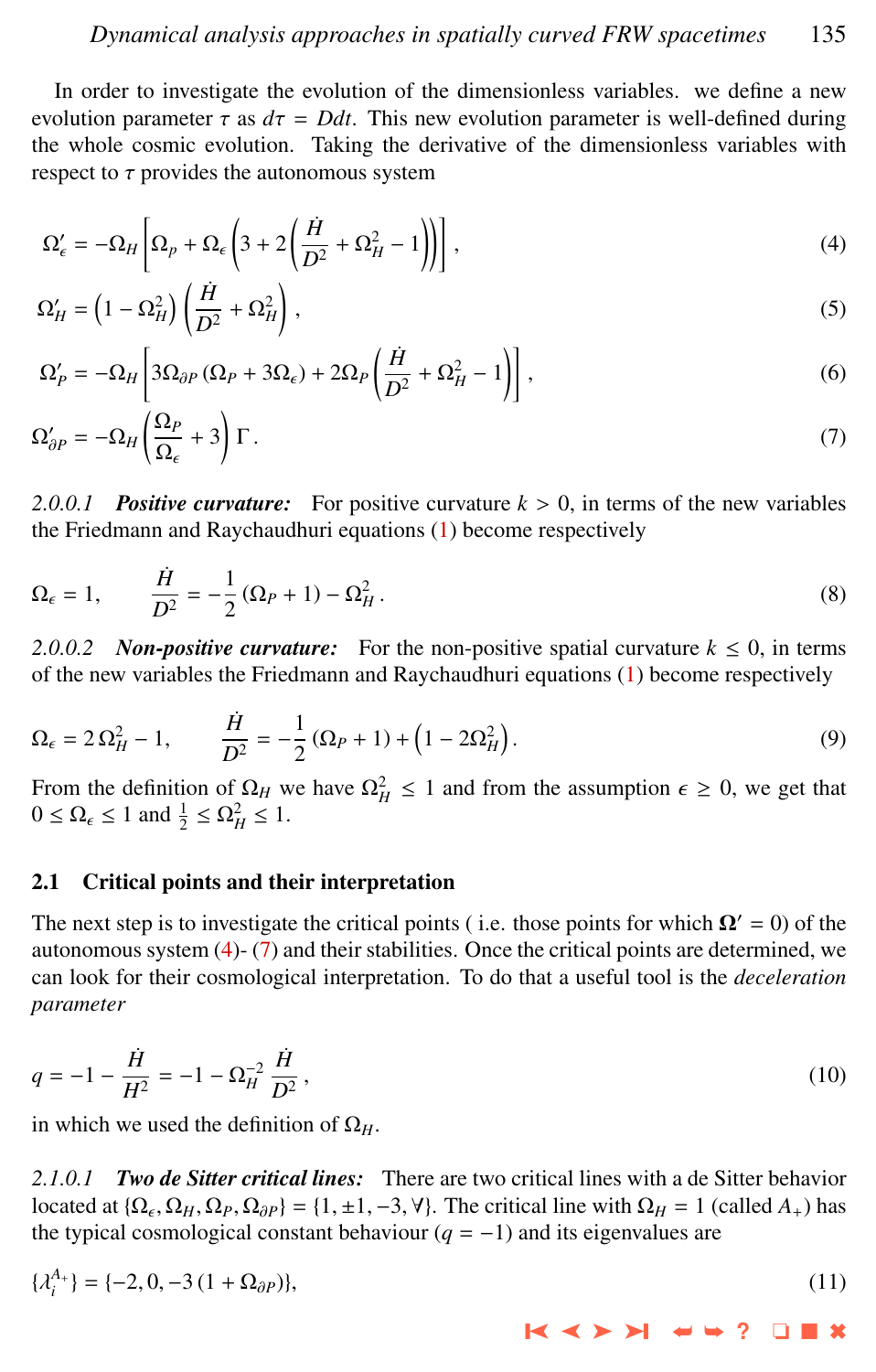while the critical line with  $\Omega_H = -1$  (called *A*<sub>−</sub>) describes an exponentially shrinking universe  $(q = -1)$  and its eigenvalues are

$$
\{\lambda_i^A\} = \{2, 0, 3(1 + \Omega_{\partial P})\}.
$$
 (12)

Eq. [\(11\)](#page-2-0) and Eq. (12) imply that for  $\Omega_{\partial P}$  < −1 the critical points along the lines  $A_+$ are saddle points. However, for  $\Omega_{\partial P} \ge -1$  the stability of the points along  $A_{+}$  can not be determined even by the center manifold theorem. To discuss their stability numerical examples for specific  $\Gamma$  have to be employed.

*2.1.0.2 Static universe critical line:* For positive spatial curvature, there is a critical line (called *B*) located at  $\{\Omega_{\epsilon}, \Omega_{H}, \Omega_{P}, \Omega_{\partial P}\} = \{1, 0, -1, \forall\}$ . This critical line describes a static universe i.e. *a* = const. and its eigenvalues are universe, i.e  $a =$  const. and its eigenvalues are

$$
\{\lambda_i^B\} = \{0, -\sqrt{1 + 3\Omega_{\partial P}}, \sqrt{1 + 3\Omega_{\partial P}}\}.
$$
\n
$$
(13)
$$

Eq. (13) implies that for  $1+3\Omega_{\partial P} > 0$ , the critical points along the line *B* are saddle; for 1+  $3\Omega_{\partial P}$  < 0 these points are center; for  $\Omega_{\partial P} = -1/3$  the corresponding points are degenerate and all eigenvalues are zero. Since the center manifold theory cannot be employed, we rely on a numerical inspection which shows that this point is marginally unstable.

For negative curvature, there is another critical line (called  $\bar{B}$ ) corresponding to a static universe located at  $\{\Omega_{\epsilon}, \Omega_{H}, \Omega_{P}, \Omega_{\partial P}\} = \{-1, 0, 1, \forall\}$ , but as discussed in Sec. [2.0.0.2,](#page-2-0)  $\Omega_{\epsilon} <$  0 cases are not part of our study 0 cases are not part of our study.

#### 2.2 General features of Γ: invariant subsets and critical points

In this section let us assume that the function  $\Gamma$  has roots  $\tilde{\Omega}_{\partial P}$ : this allows invariant subsets liking on  $\Omega$ ,  $\Omega$ , lightness. For seek neet of  $\Gamma$  we get a neithed points  $C$ , loosted lying on  $\{\Omega_H, \Omega_P\}$  planes. For each root of Γ, we get a pair of critical points  $C_+$  located at  $\{\Omega_H, \Omega_P\} = \{\pm 1, 3, \tilde{\Omega}_{\partial P}\}.$  Note that, for any new invariant subset  $\{\Omega_H, \Omega_P\}$  there might be an intersection with the critical lines  $A$  and  $R$ ; for simplicity we denote these resulting be an intersection with the critical lines  $A_{\pm}$  and  $B$ ; for simplicity we denote these resulting critical points with the same name as the respective critical lines.

The scale factor for the critical point  $C_+$  grows as  $a \sim (t - t_0)^{\frac{1}{3(\Omega_{\partial P}+1)}}$ , while for the critical point *C*<sub>−</sub> it decreases as  $a \sim (t_0 - t)^{\frac{3}{3}(\bar{\Omega}_{\partial P}+1)}$ . At these points the deceleration parameter reduces to  $q = \frac{1}{2}(3 \tilde{\Omega}_{\partial P} + 1)$ .  $C_{\pm}$  according to *q* represent an accelerated universe when  $\tilde{\Omega}_{\partial P} < -\frac{1}{3}$  and a decelerated one when  $\tilde{\Omega}_{\partial P} > -\frac{1}{3}$ .<br>The points C, have eigenvalues

The points  $C_+$  have eigenvalues

$$
\{\lambda_i^{C_{\pm}}\} = \{\pm 3\,(1 + \tilde{\Omega}_{\partial P}), \pm (1 + 3\,\tilde{\Omega}_{\partial P})\}.
$$
 (14)

Based on these eigenvalues on the invariant subset  $\{\Omega_H, \Omega_P\}$  and one can see that for  $-\frac{1}{3}$ <br> $\tilde{\Omega}_{2R}$  point  $C_{1}(C_1)$  is a source (sink). For the case  $-1 < \tilde{\Omega}_{2R} < -1$  instead  $C_1$  are sadd  $\tilde{\Omega}_{\partial P}$  point  $C_+$  (*C*−) is a source (sink). For the case  $-1 < \tilde{\Omega}_{\partial P} < -\frac{1}{3}$  instead  $C_{\pm}$  are saddle.<br>Finally for  $\tilde{O}_{\text{SD}} < -1$  point  $C_+$  ( $C_+$ ) is a sink (source). These points can be seen in the Finally, for  $\tilde{\Omega}_{\partial P} < -1$  point  $C_+$  ( $C_-$ ) is a sink (source). These points can be seen in the examples shown in Figs. 1 and 2 examples shown in Figs. [1](#page-4-0) and [2.](#page-5-0)

Since the stability of the critical points  $(A_{\pm}, B, \text{ and } C_{\pm})$  of the system depends on the value of  $\tilde{\Omega}_{\partial P}$ , we split our analysis into the following three ranges

$$
-\frac{1}{3} < \tilde{\Omega}_{\partial P}, \qquad -1 < \tilde{\Omega}_{\partial P} < -\frac{1}{3}, \qquad \tilde{\Omega}_{\partial P} < -1. \tag{15}
$$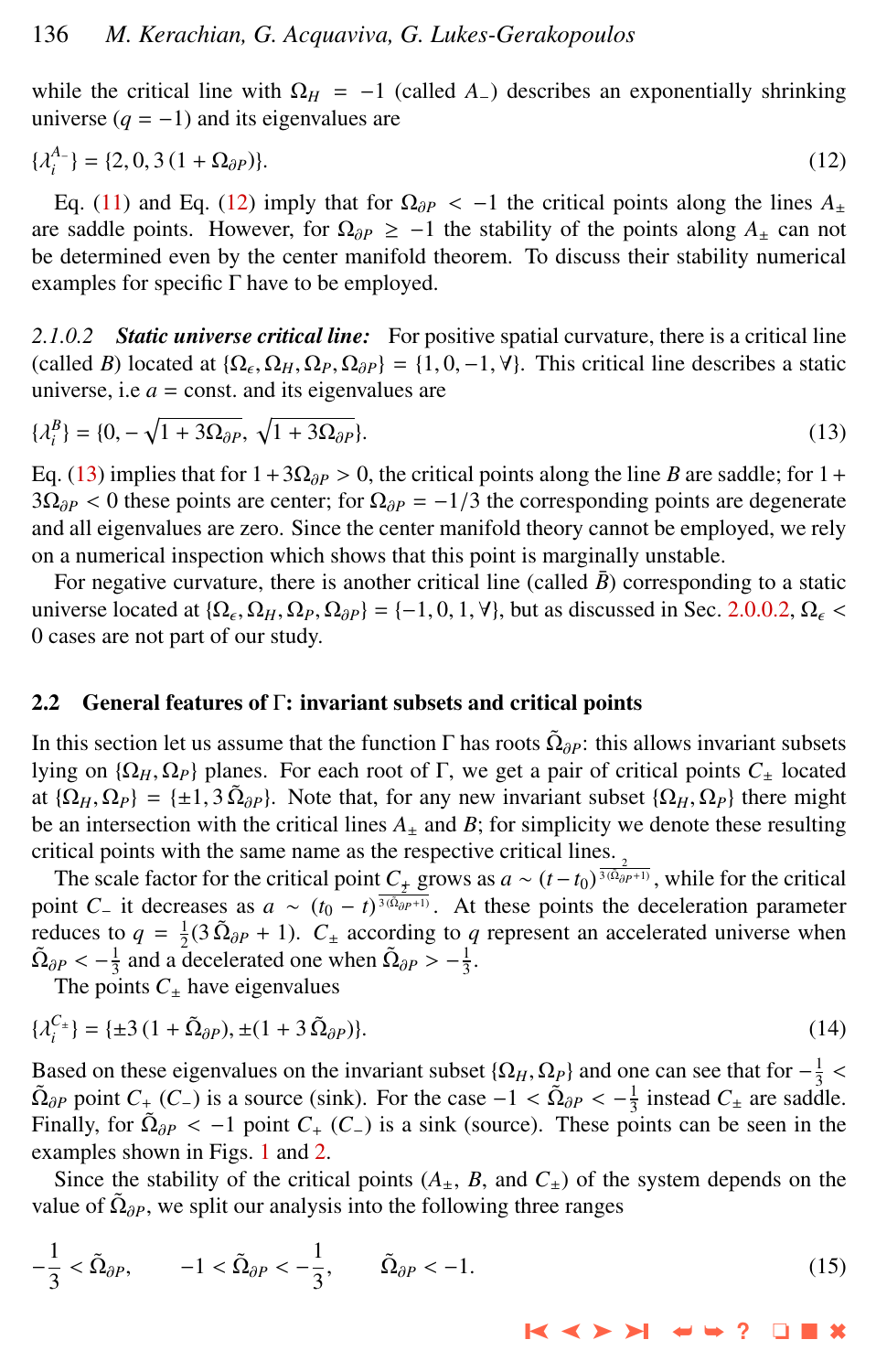<span id="page-4-0"></span>and we are going to depict the invariant subset  $\{\Omega_H, \Omega_P\}$  in these ranges. In Figs. 1, [2](#page-5-0) we choose one representative value of  $\tilde{\Omega}_{\partial P}$  for each range, since the topology of the trajectories is independent of the enocifie value incide each range. For simplicity we assume that the is independent of the specific value inside each range. For simplicity we assume that the function Γ has only one root.

In order to be able to investigate the asymptotic behaviour of  $\Omega_P$ , i.e.  $\Omega_P = \pm \infty$ , in Figs. 1 and [2](#page-5-0) we used the transformation

$$
X_P = \frac{\zeta \Omega_P}{\sqrt{1 + \zeta^2 \Omega_P^2}} \in [-1, 1],\tag{16}
$$

where  $\zeta > 0$  is just a constant rescaling parameter. The evolution equation for this variable for positive curvature becomes

$$
X_P' = \frac{\Omega_H}{\zeta} \sqrt{1 - X_P^2} \left( X_P + 3 \zeta \sqrt{1 - X_P^2} \right) \left( X_P - 3 \zeta \Omega_{\partial P} \sqrt{1 - X_P^2} \right),\tag{17}
$$

while for the non-positive curvature becomes

$$
X'_{P} = \frac{\Omega_{H}}{\zeta} \sqrt{1 - X_{P}^{2}} \left( 9 \zeta^{2} \Omega_{\partial P} \left( 1 - 2 \Omega_{H}^{2} \right) \left( 1 - X_{P}^{2} \right) + 4 \zeta X_{P} \sqrt{1 - X_{P}^{2}} \left( 1 - 3 \Omega_{\partial P} + 2 \Omega_{H}^{2} \right) + X_{P}^{2} \right),
$$
\n(18)

which along with the Eq.  $(5)$  define the compactified systems.



**Figure 1.** Invariant subsets for positive spatial curvature and  $\zeta = 0.3$  plotted for three representative values of  $\tilde{\Omega}_{\partial P}$  in the ranges given in Sec. 2.2.0.1. The orange thick lines are the separatrices of the system and the green shaded regions denote the part of the variable space where the universe is accelerating.

2.2.0.1 *Positive curvature:* Fig. 1 shows the invariant subsets  $\{\Omega_H, X_P\}$  for the positive curvature, on which two additional invariant subsets are located at  $\Omega_P = -3$  and  $\Omega_P =$  $3\,\tilde{\Omega}_{\partial P}$ .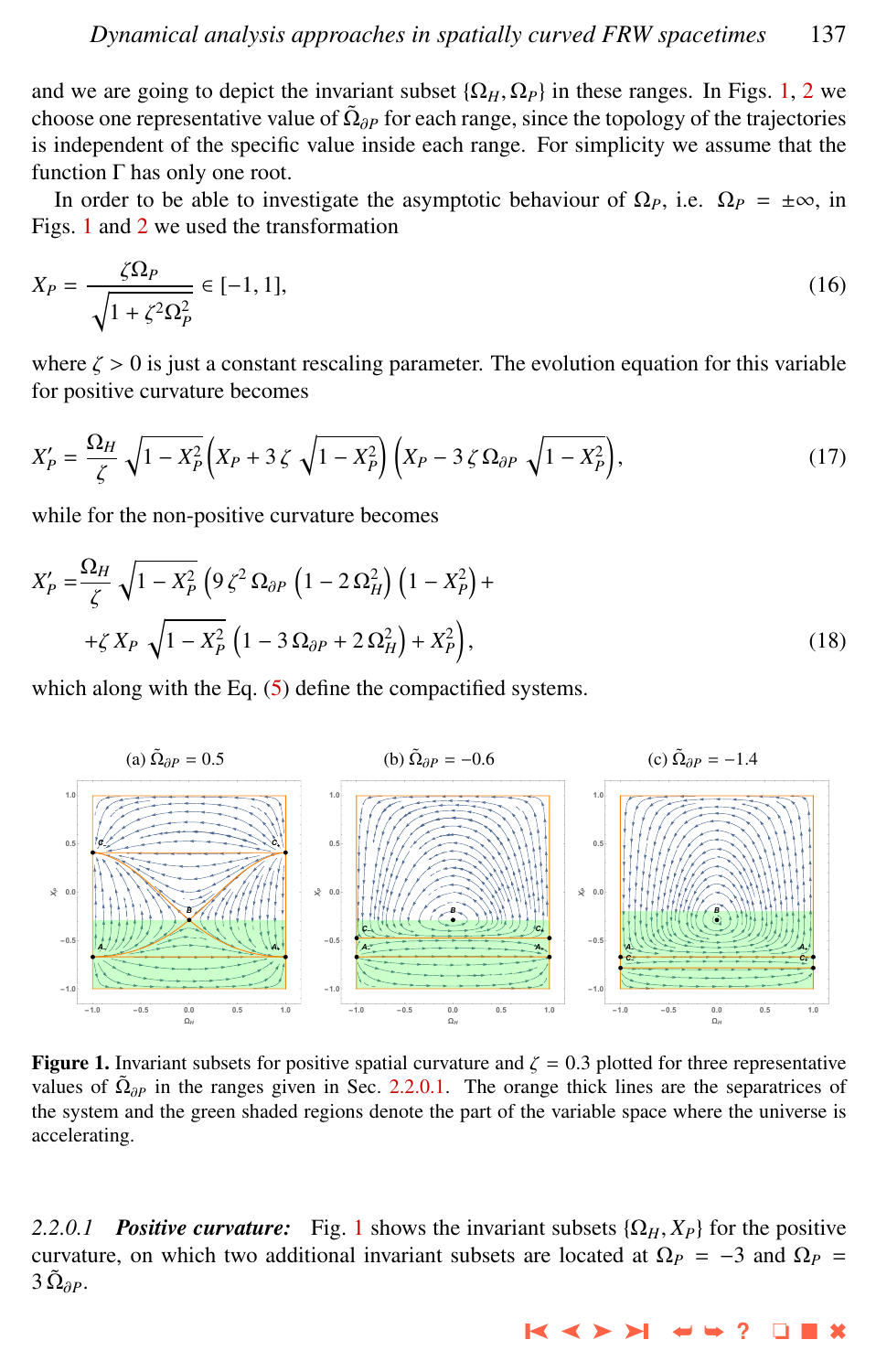<span id="page-5-0"></span>*2.2.0.2 Non-positive curvature* For the non-positive curvature there are additional critical points once we consider the roots  $\Gamma(\tilde{\Omega}_{\partial P}) = 0$ . The locations of these critical points are<br><sup>1</sup>( $\Omega$ ,  $\Omega$ ) = <sup>1</sup>, <sup>1</sup>, 0) and they represent a Milne universe, since the deceleration permeter  $\{\Omega_H, \Omega_P\} = \{\pm \frac{1}{\sqrt{2}}, 0\}$  and they represent a Milne universe, since the deceleration parameter  $q = 0$  and the scale factor evolves as  $a = \pm |k| (t + c_1)$  for  $\Omega_H = \pm \frac{1}{\sqrt{2}}$ .



**Figure 2.** Invariant subsets for negative spatial curvature and  $\zeta = 0.3$  plotted for three representative values of  $\tilde{\Omega}_{\partial P}$  in the ranges given in Sec. 2.2.0.2. The orange thick lines are the separatrices. The blue shaded areas are the regions excluded by our assumption that  $\Omega_{\epsilon} > 0$ . The green shaded region are the part of the variable space where we have accelerating universe.

The critical point with  $\Omega_H = \frac{1}{\sqrt{2}}$  denoted as  $D_+$  has eigenvalues

$$
\left\{\lambda_i^{D_+}\right\} = \left\{\sqrt{2}, -\frac{\sqrt{2}}{2}\left(1 + 3\,\tilde{\Omega}_{\partial P}\right)\right\},\tag{19}
$$

in the invariant subset  $\{\Omega_H, \Omega_P\}$ , whiles the critical point denoted as  $D_-\$  has eigenvalues

$$
\left\{\lambda_i^D\right\} = \left\{-\sqrt{2}, \frac{\sqrt{2}}{2} \left(1 + 3 \,\tilde{\Omega}_{\partial P}\right)\right\}.
$$
\n(20)

Eqs. (19) and (20) show that for  $-\frac{1}{3} < \tilde{\Omega}_{\partial P}$  the critical points  $D_{\pm}$  are saddles, while for  $-\frac{1}{3} < \tilde{\Omega}_{\partial P}$  is a source and  $D_{\pm}$  is a sink  $-\frac{1}{3} > \tilde{\Omega}_{\partial P}, D_{+}$  is a source and *D*<sub>−</sub> is a sink.

# 3 THE DYNAMICAL SYSTEM FOR NON-MINIMALLY COUPLED SCALAR **FIELD**

The action of a scalar field non-minimally coupled to gravity reads

$$
S = \int d^4x \sqrt{-g} \left(\frac{R}{2} + \mathcal{L}_{\psi}\right),\tag{21}
$$

where  $\mathcal{L}_{\psi}$  is the Lagrangian for the scalar field  $\psi$ :

$$
\mathcal{L}_{\psi} = -\frac{1}{2} \left( g^{\mu \nu} \partial_{\mu} \psi \partial_{\nu} \psi + \xi R \psi^2 \right) - V(\psi), \tag{22}
$$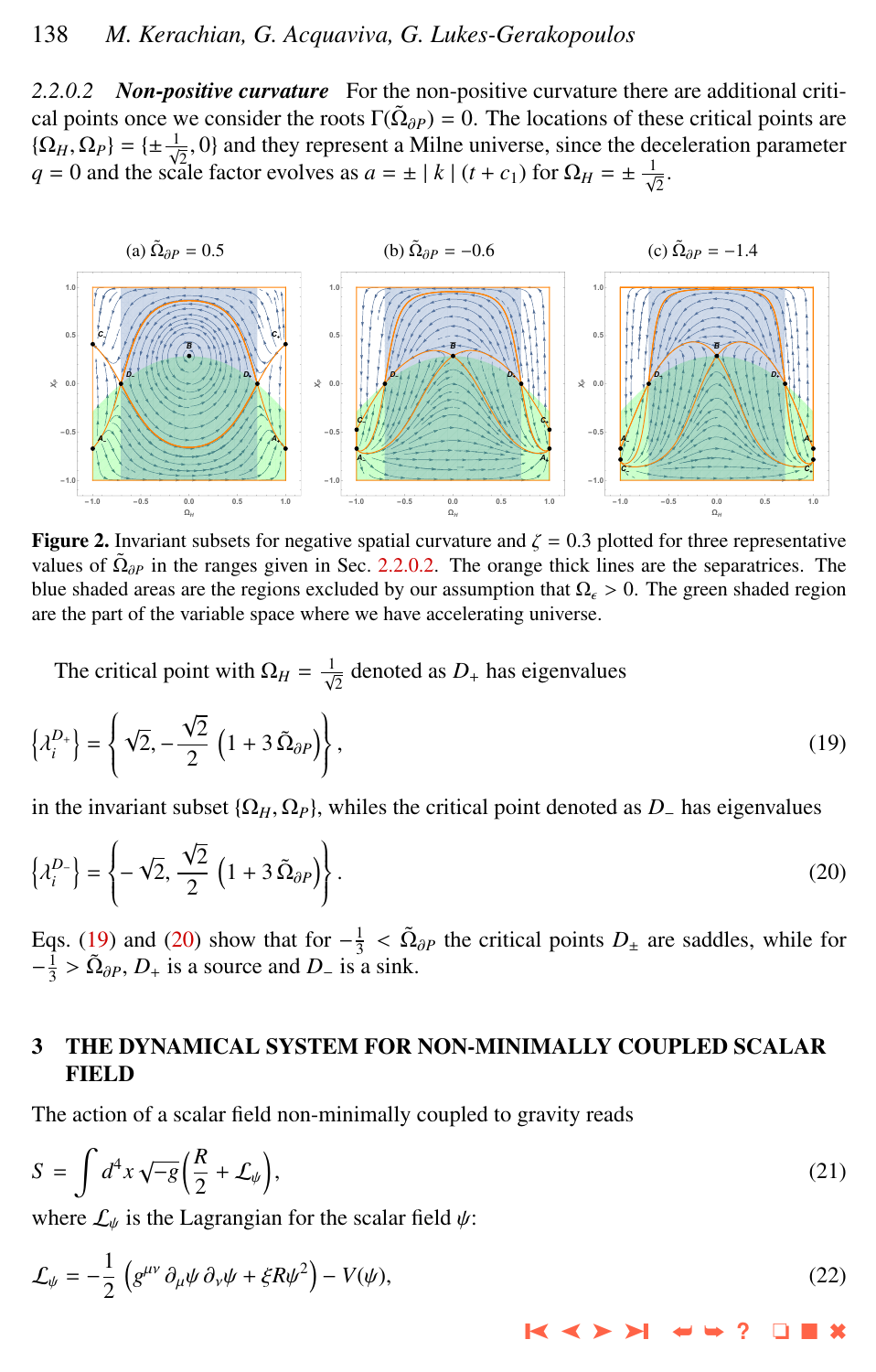and  $V(\psi)$  is a scalar field potential.

By variation of the action [\(21\)](#page-5-0) with respect to  $g_{\mu\nu}$ , we arrive to the Einstein field equations

$$
R_{\mu\nu} - \frac{1}{2} R g_{\mu\nu} = T^{\psi}_{\mu\nu}.
$$
 (23)

where the stress-energy tensor  $T^{\psi}_{\mu\nu}$  for the non-minimally coupled scalar field reads

$$
T^{\psi}_{\mu\nu} = (1 - 2\xi)\nabla_{\mu}\psi\nabla_{\nu}\psi + \left(2\xi - \frac{1}{2}\right)g_{\mu\nu}\nabla^{\alpha}\psi\nabla_{\alpha}\psi - V(\psi)g_{\mu\nu} + \xi\left(R_{\mu\nu} - \frac{1}{2}g_{\mu\nu}R\right)\psi^2 + 2\xi\psi\left(g_{\mu\nu}\nabla^{\alpha}\nabla_{\alpha} - \nabla_{\mu}\nabla_{\nu}\right)\psi.
$$
 (24)

By variation of the action with respect to the scalar field  $\psi$  we get the Klein-Gordon equation

$$
\nabla_{\mu} \nabla^{\mu} \psi - \xi R \psi - \frac{\partial V(\psi)}{\partial \psi} = 0.
$$
 (25)

The Friedmann and the Raychaudhuri equations for the non-minimally coupled scalar field in the FRW background read

$$
3\left(H^2 + \frac{k}{a^2}\right) = \epsilon_{\psi}, \quad \left(2\dot{H} + 3\dot{H}^2 + \frac{k}{a^2}\right) = -P_{\psi},\tag{26}
$$

respectively, while the Klein-Gordon equation reads

$$
\ddot{\psi} + 3H\dot{\psi} + \partial_{\psi}V + 6\xi\psi\left(\dot{H} + 2H^2 + \frac{k}{a^2}\right) = 0.
$$
\n(27)

Here the  $\epsilon_{\psi}$  and  $P_{\psi}$  are defined as

$$
\epsilon_{\psi} = \frac{1}{2} \dot{\psi}^2 + V(\psi) + 3 \xi \psi \left( 2H \dot{\psi} + \psi \left( H^2 + \frac{k}{a^2} \right) \right),
$$
 (28)

$$
P_{\psi} = (1 - 4\xi) \frac{1}{2} \dot{\psi}^2 - V(\psi) - \xi \left( 4H\psi \dot{\psi} + 2\psi \ddot{\psi} + \psi^2 \left( 2\dot{H} + 3H^2 + \frac{k}{a^2} \right) \right).
$$
 (29)

We define a set of dimensionless variables which are well-defined for positive and nonpositive curvatures:

$$
\Omega = \frac{\psi}{\sqrt{1 + \xi \psi^2}}, \quad \Omega_H = \frac{H}{D}, \quad \Omega_\psi = \frac{\dot{\psi}}{\sqrt{6} D}, \tag{30}
$$

$$
\Omega_V = \frac{\sqrt{V}}{\sqrt{3} D}, \quad \Omega_{\partial V} = \frac{\partial_\psi V}{V}, \quad \Gamma = \frac{V \cdot \partial_\psi^2 V}{(\partial_\psi V)^2}
$$
(31)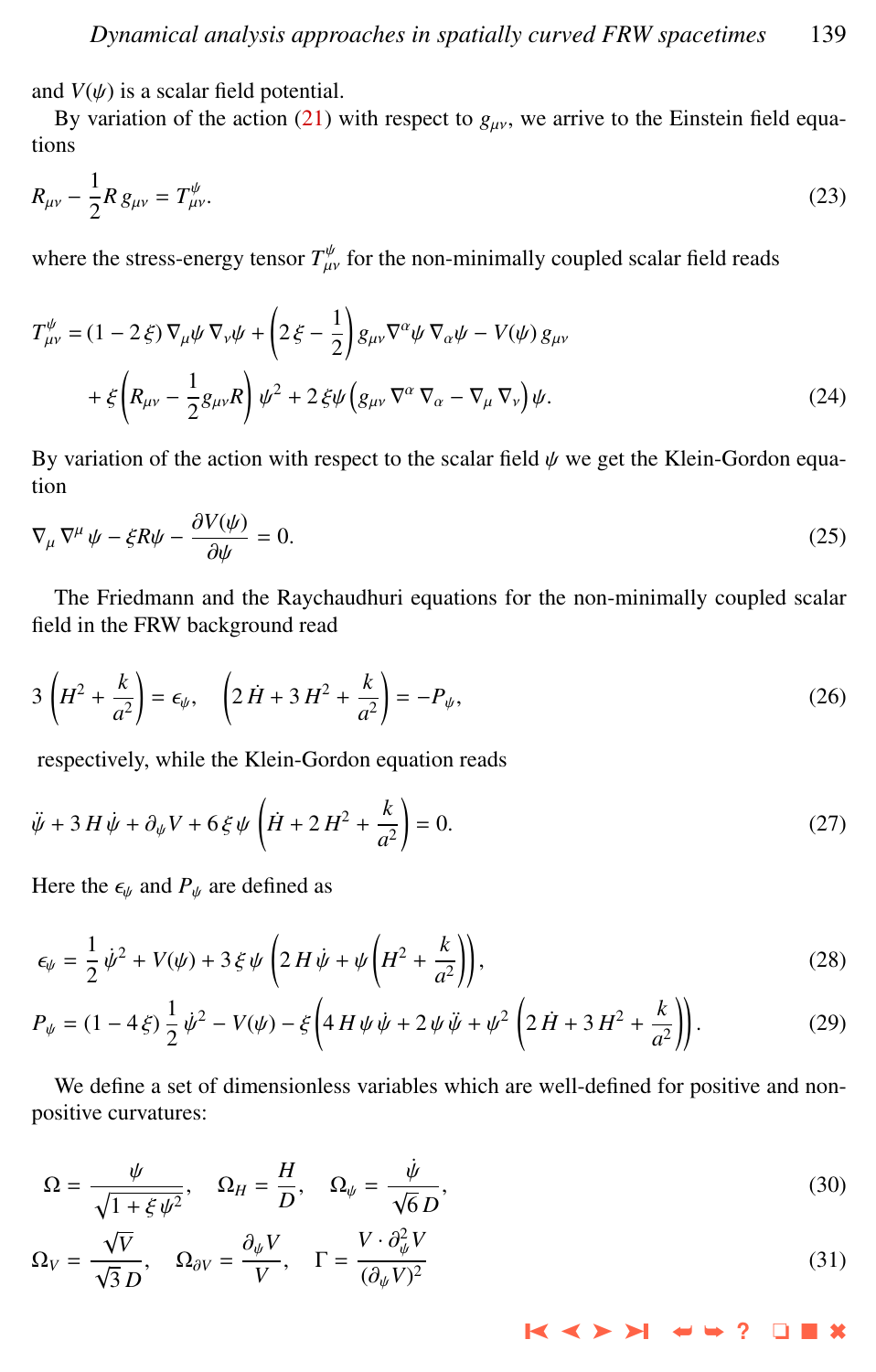<span id="page-7-0"></span>where  $D^2 = H^2 + \frac{|k|}{a^2}$  $\frac{1}{a^2}$ . Similarly as for the dynamical system in Sec. [2,](#page-1-0) for these dimensionless variables the evolution parameter  $\tau$  is defined as  $d\tau = Ddt$ . By taking derivatives of the dimensionless variables with respect to the evolution parameter we get

$$
\Omega' = \sqrt{6} \, \Omega_{\psi} \, \left( 1 - \xi \, \Omega^2 \right)^{3/2} \tag{32}
$$

$$
\Omega_H' = \left(1 - \Omega_H^2\right) \left(\frac{\dot{H}}{D^2} + \Omega_H^2\right) \tag{33}
$$

$$
\Omega'_{\psi} = \frac{\ddot{\psi}}{\sqrt{6} D^2} - \Omega_{\psi} \Omega_H \left( \frac{\dot{H}}{D^2} + \Omega_H^2 - 1 \right)
$$
\n(34)

$$
\Omega_V' = \Omega_V \left[ \sqrt{\frac{3}{2}} \, \Omega_{\partial V} \, \Omega_\psi - \Omega_H \left( \frac{\dot{H}}{D^2} + \Omega_H^2 - 1 \right) \right] \tag{35}
$$

$$
\Omega'_{\partial V} = \sqrt{6} \, \Omega_{\partial V}^2 \, \Omega_{\psi} \, (\Gamma - 1) \;, \tag{36}
$$

where  $\Gamma = V \cdot \partial^2_{\psi} V / (\partial_{\psi} V)^2$  which is the so-called tracker parameter. This autonomous system of equations differs only in the  $\frac{\ddot{\psi}}{\sqrt{2}}$  and  $\frac{\dot{H}}{\sqrt{2}}$  terms for  $k > 0$  and  $k < 0$ . Namely for system of equations differs only in the  $\frac{\ddot{\psi}}{\sqrt{6} p^2}$  and  $\frac{\dot{H}}{D^2}$  terms for  $k > 0$  and  $k \le 0$ . Namely for positive curvature we get from Klein-Gordon and Raychaudhuri equations

$$
\begin{split} &\frac{\ddot{\psi}}{\sqrt{6}\,D^2} = -3\,\Omega_H\,\Omega_\psi - \sqrt{\frac{3}{2}}\,\Omega_{\partial V}\,\Omega_V^2 - \frac{\sqrt{6}\,\xi\,\Omega}{\sqrt{1-\xi\,\Omega^2}}\bigg(\frac{\dot{H}}{D^2}+\Omega_H^2+1\bigg)\,,\\ &\frac{\dot{H}}{D^2}+\Omega_H^2+1 = -\frac{1}{1-2\,\xi\,(1-3\,\xi)\,\Omega^2}\,\bigg\{-\frac{1}{2}\left(1-2\,\xi\,\Omega^2\right)\\ &+\xi\,\Omega\,\sqrt{1-\xi\,\Omega^2}\left(\sqrt{6}\,\Omega_H\,\Omega_\psi+3\,\Omega_{\partial V}\,\Omega_V^2\right) +\frac{3}{2}\left(1-\xi\,\Omega^2\right)\bigg[(1-4\,\xi)\,\Omega_\psi^2-\Omega_V^2\bigg]\bigg\}\,, \end{split}
$$

while for non-positive curvature these equations read

$$
\begin{split} &\frac{\ddot{\psi}}{\sqrt{6}\,D^2} = -3\,\Omega_H\,\Omega_\psi - \sqrt{\frac{3}{2}}\,\Omega_{\partial V}\,\Omega_V^2 + \frac{\sqrt{6}\,\xi\,\Omega}{\sqrt{1-\xi\,\Omega^2}}\left(1-\frac{\dot{H}}{D^2}-3\,\Omega_H^2\right),\\ &\frac{\dot{H}}{D^2} + \Omega_H^2 = \frac{1}{2} - \Omega_H^2 + \frac{1}{1-2\,\xi\,(1-3\,\xi)\,\Omega^2}\,\left\{3\,\xi^2\,\Omega^2\,\left(1-2\,\Omega_H^2\right) \right.\\ &\left. - \xi\,\Omega\,\sqrt{1-\xi\,\Omega^2}\left(\sqrt{6}\,\Omega_H\,\Omega_\psi + 3\,\Omega_{\partial V}\,\Omega_V^2\right) - \frac{3}{2}\left(1-\xi\,\Omega^2\right)\left[(1-4\,\xi)\,\Omega_\psi^2 - \Omega_V^2\right] \right\}. \end{split}
$$

The respective Friedmann equations differ as well, i.e. for  $k > 0$ 

$$
1 = 2\xi\Omega^{2}\left(1 - \Omega_{H}^{2}\right) + 3\xi\left(\sqrt{\frac{2}{3}}\Omega_{H}\Omega + \Omega_{\psi}\sqrt{1 - \xi\Omega^{2}}\right)^{2} + (1 - 3\xi)\Omega_{\psi}^{2}\left(1 - \xi\Omega^{2}\right) + \Omega_{V}^{2}\left(1 - \xi\Omega^{2}\right),
$$
\n(37)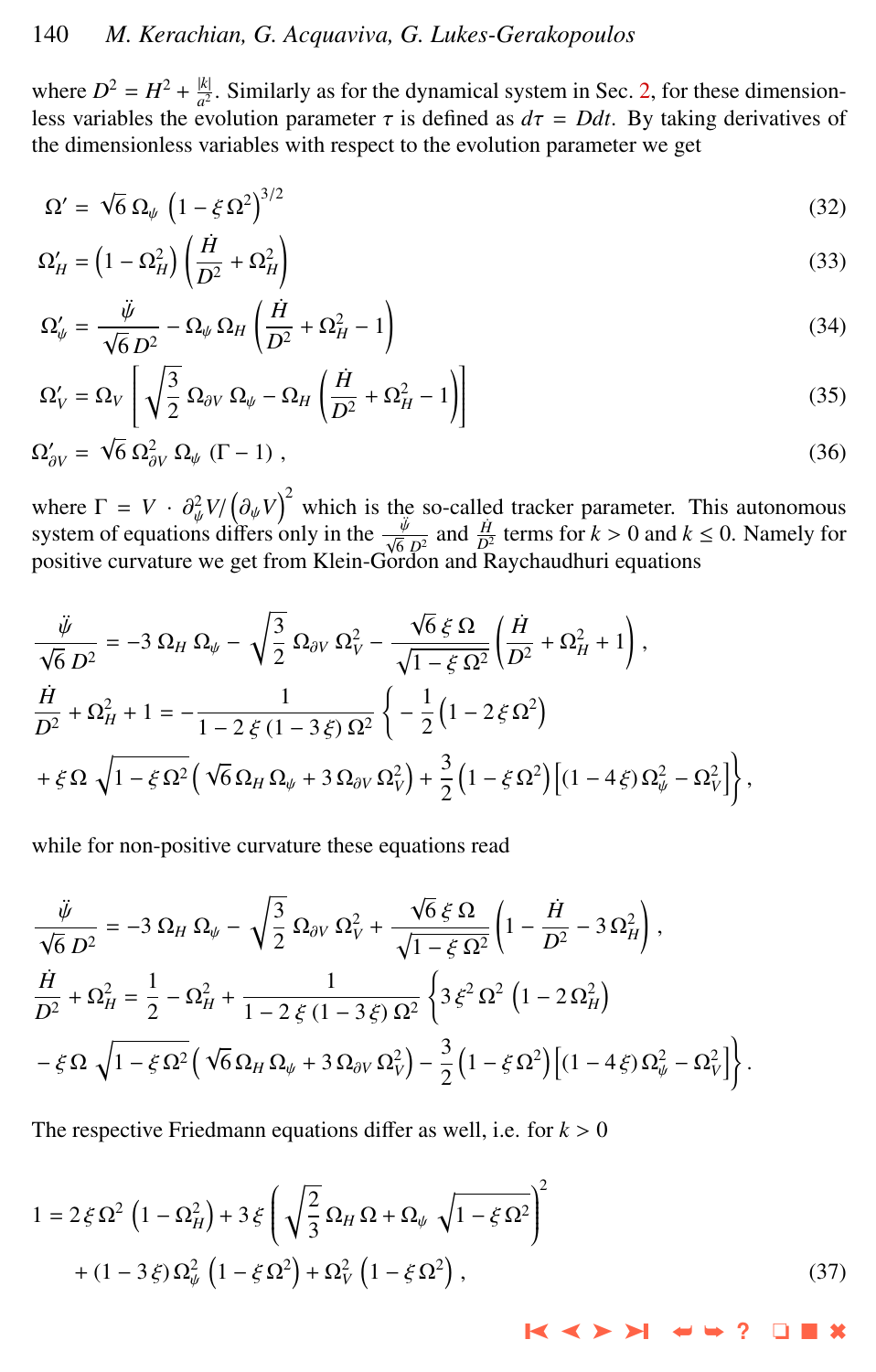while for  $k \leq 0$ 

$$
1 = 2 \left( 1 - \xi \Omega^2 \right) \left( 1 - \Omega_H^2 \right) + 3 \xi \left( \sqrt{\frac{2}{3}} \Omega_H \Omega + \Omega_\psi \sqrt{1 - \xi \Omega^2} \right)^2 + (1 - 3 \xi) \Omega_\psi^2 \left( 1 - \xi \Omega^2 \right) + \Omega_V^2 \left( 1 - \xi \Omega^2 \right).
$$
 (38)

#### 3.1 General features of the system

*3.1.0.1 Symmetries.* The dynamical system [\(32\)](#page-7-0)-[\(36\)](#page-7-0) remains invariant under the simultaneous transformation

$$
\{\Omega, \Omega_H, \Omega_\psi, \Omega_V, \Omega_{\partial V}\} \to \{-\Omega, \Omega_H, -\Omega_\psi, \Omega_V, -\Omega_{\partial V}\}.
$$
\n(39)

This symmetry, physically, is equivalent to the invariance under the transformation  $\psi \rightarrow$  $-\psi$ . Since  $\Omega_V$  is not affected by this transformation (39), then it must hold that *V*( $\psi$ ) =  $V(-\psi) > 0.$ 

*3.1.0.2 Singularities.* In this system there are singular points arising from the decoupling of Raychaudhuri and Klein-Gordon equations, i.e. where the determinant of their Jacobian vanishes. These singular points, in terms of dimensionless variables, correspond to the vanishing of

$$
\Omega = \pm \frac{1}{\sqrt{2\xi(1 - 3\xi)}}.\tag{40}
$$

By substituting the former relation into the Friedmann constraints and solving for  $\Omega_{\psi}$  one gets

$$
\Omega_{\psi} = \frac{\sqrt{6\xi}\Omega_H + \sqrt{(\Omega_H^2 + \Omega_V^2 - 1)6\xi \pm \Omega_V^2}}{\sqrt{1 - 6\xi}},\tag{41}
$$

where the upper/lower sign corresponds to negative/positive curvature. In the range  $\xi \in \mathbb{R}$  $(0, 1/6)$ , in both of these cases the coordinates  $(\Omega, \Omega_{\psi})$  of the singularity remain finite . For  $\xi > 1/6$  Q, is complex. In the case of a flat spacetime  $\Omega_{\psi} = +1$  we call these singularities  $\xi > 1/6$ ,  $\Omega_{\psi}$  is complex. In the case of a flat spacetime  $\Omega_H = \pm 1$  we call these singularities  $S_{\pm}$  respectively.

*3.1.0.3 Invariant subsets.* For the dynamical system. [\(32\)](#page-7-0)-[\(36\)](#page-7-0), one can identify some invariant subsets of the system. These invariant subsets are  $\Omega_H = \pm 1$  (flat spacetime) and  $\Omega_V = 0$  (free scalar field).

*3.1.0.4 Critical points.* Critical points and their physical interpretations of this system are summarized in the table [1.](#page-9-0)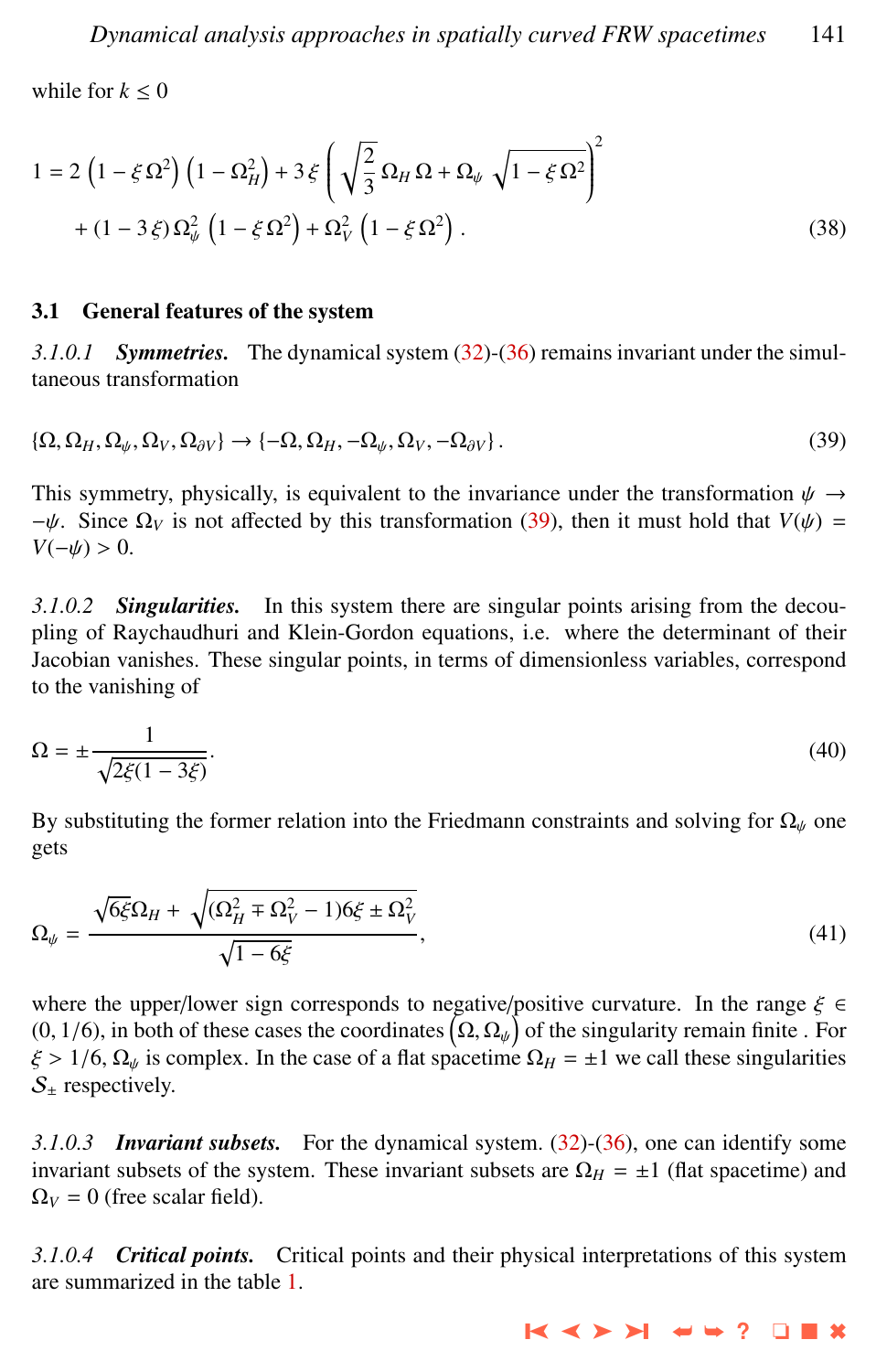|                     | $\Omega_{\psi}$  | $\Omega_H$ | Ω                                    | $\Omega_V$                             | $\Omega_{\partial V}$                                | Curvature | q            | $W_{\rho}$               | stability |
|---------------------|------------------|------------|--------------------------------------|----------------------------------------|------------------------------------------------------|-----------|--------------|--------------------------|-----------|
|                     |                  |            |                                      |                                        |                                                      |           |              |                          |           |
| $\mathcal{A}_+$     | $\theta$         |            | 0                                    |                                        |                                                      | flat      |              | $-1$                     | sink      |
| $\mathcal{A}_{-}$   | $\mathbf{0}$     |            | $\mathbf{0}$                         |                                        |                                                      | flat      | -1           | -1                       | source    |
| $\mathcal{B}_+$     | $\overline{0}$   | -1         | $0 < \Omega^2 < \frac{1}{2\xi}$      | $\frac{1-2\xi\Omega^2}{1-\xi\Omega^2}$ | $4\xi\Omega\sqrt{1-\xi\Omega^2}$<br>$1-2\xi\Omega^2$ | flat      | -1           | $-1$                     | sink      |
| $\mathcal{B}_-$     | $\bf{0}$         | $-1$       | $0 < \Omega^2 < \frac{1}{2\epsilon}$ | $\frac{1-2\xi\Omega^2}{1-\xi\Omega^2}$ | $4\xi\Omega\sqrt{1-\xi\Omega^2}$<br>$1-2\xi\Omega^2$ | flat      | $-1$         | $-1$                     | source    |
| $C_{\pm}$           | $\boldsymbol{0}$ | $\pm 1$    | $\pm \frac{1}{\sqrt{2\xi}}$          | $\Omega$                               | A                                                    | flat      |              | $\frac{1}{2}$            | saddle    |
| $\mathcal{D}_{\pm}$ | $\mathbf{0}$     |            | A                                    | $\mathbf{0}$                           | A                                                    | negative  | $\mathbf{0}$ | $\overline{\phantom{0}}$ | saddle    |

<span id="page-9-0"></span>**Table 1.** The critical elements of the system and their stability in the range  $0 \le \xi \le 1/6$ .

# 4 CONCLUSIONS

This work introduces general frameworks to analyze dynamical systems of:

• barotropic fluids with non-negative energy density and generic EoS,

• non-minimally coupled real scalar fields with generic potential in the absence of regular matter,

both cases are treated in spatially curved FRW spacetimes without cosmological constant. In both cases we have employed a general Γ function, which when specified reduces our general frameworks to specific models. We were able to identify critical elements and basic features of the systems for unknown Γ functions.

# **REFERENCES**

- Aghanim, N., Akrami, Y., Ashdown, M., Aumont, J., Baccigalupi, C., Ballardini, M., Banday, A., Barreiro, R., Bartolo, N., Basak, S. et al. (2018), Planck 2018 results. vi. cosmological parameters, *arXiv preprint arXiv:1807.06209*.
- Bahamonde, S., Böhmer, C. G., Carloni, S., Copeland, E. J., Fang, W. and Tamanini, N. (2018), Dynamical systems applied to cosmology: dark energy and modified gravity, *Physics Reports*, 775, pp. 1–122.
- Carroll, S. M. (2001), The cosmological constant, *Living reviews in relativity*, 4(1), p. 1.
- Di Valentino, E., Melchiorri, A. and Silk, J. (2020), Planck evidence for a closed Universe and a possible crisis for cosmology, *Nature Astronomy*, 4, pp. 196–203, arXiv: [1911.02087](http://www.arxiv.org/abs/1911.02087).
- Hrycyna, O. and Szydłowski, M. (2010), Uniting cosmological epochs through the twister solution in cosmology with non-minimal coupling, *J. Cosmol. Astropart. Phys.*, 12, 016, arXiv: [1008.1432](http://www.arxiv.org/abs/1008.1432).
- Kerachian, M., Acquaviva, G. and Lukes-Gerakopoulos, G. (2019), Classes of nonminimally coupled scalar fields in spatially curved FRW spacetimes, *Physical Review D*, 99(12), 123516, [arXiv:](http://www.arxiv.org/abs/1905.08512) [1905.08512](http://www.arxiv.org/abs/1905.08512).
- Kerachian, M., Acquaviva, G. and Lukes-Gerakopoulos, G. (2020), Dynamics of classes of barotropic fluids in spatially curved FRW spacetimes, *Physical Review D*, 101(4), 043535, arXiv: [2001.](http://www.arxiv.org/abs/2001.00825) [00825](http://www.arxiv.org/abs/2001.00825).
- Planck Collaboration, Aghanim, N., Akrami, Y., Ashdown, M., Aumont, J., Baccigalupi, C., Ballardini, M. et al. (2020), Planck 2018 results - vi. cosmological parameters, *Astronomy* & *Astrophysics*, 641, p. A6.